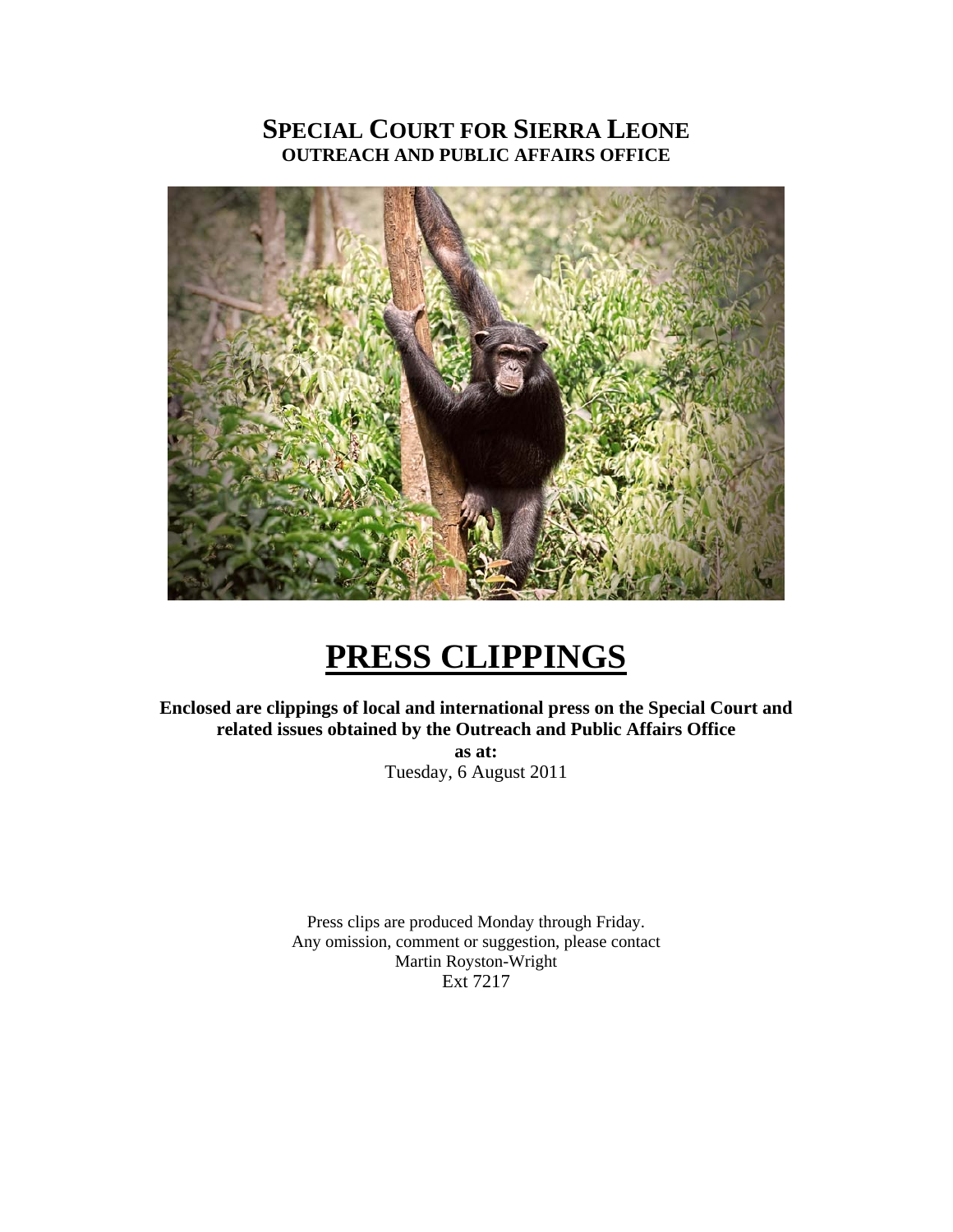| <b>International News</b>                                                             |             |
|---------------------------------------------------------------------------------------|-------------|
| Liberians Vote 'No' to Proposed Constitutional Changes / Reuters                      | Page 3      |
| Serbian General Perisic Jailed for 27 Years at Hague / BBC Online                     | Pages 4-5   |
| Setako's Appeals Judgement set for September 28 / Hirondelle News Agency              | Page 6      |
| Long Awaited Judgement of Four Ex-Ministers to be delivered / Hirondelle News Agency  | Page 7      |
| Appeals Judgement for Munyakazi to be Delivered in September / Hirondelle News Agency | Page 8      |
| Mikati Holds Unannounced Meeting with STL Registrar / The Daily Star                  | Page 9      |
| Bellemare Hails Inclusion of 3 Similar Cases Into STL's jurisdiction / The Daily Star | Page 10     |
| Rwanda: Mixed Legacy for Gacaca Courts / Radio Netherlands Worldwide                  | Pages 11-12 |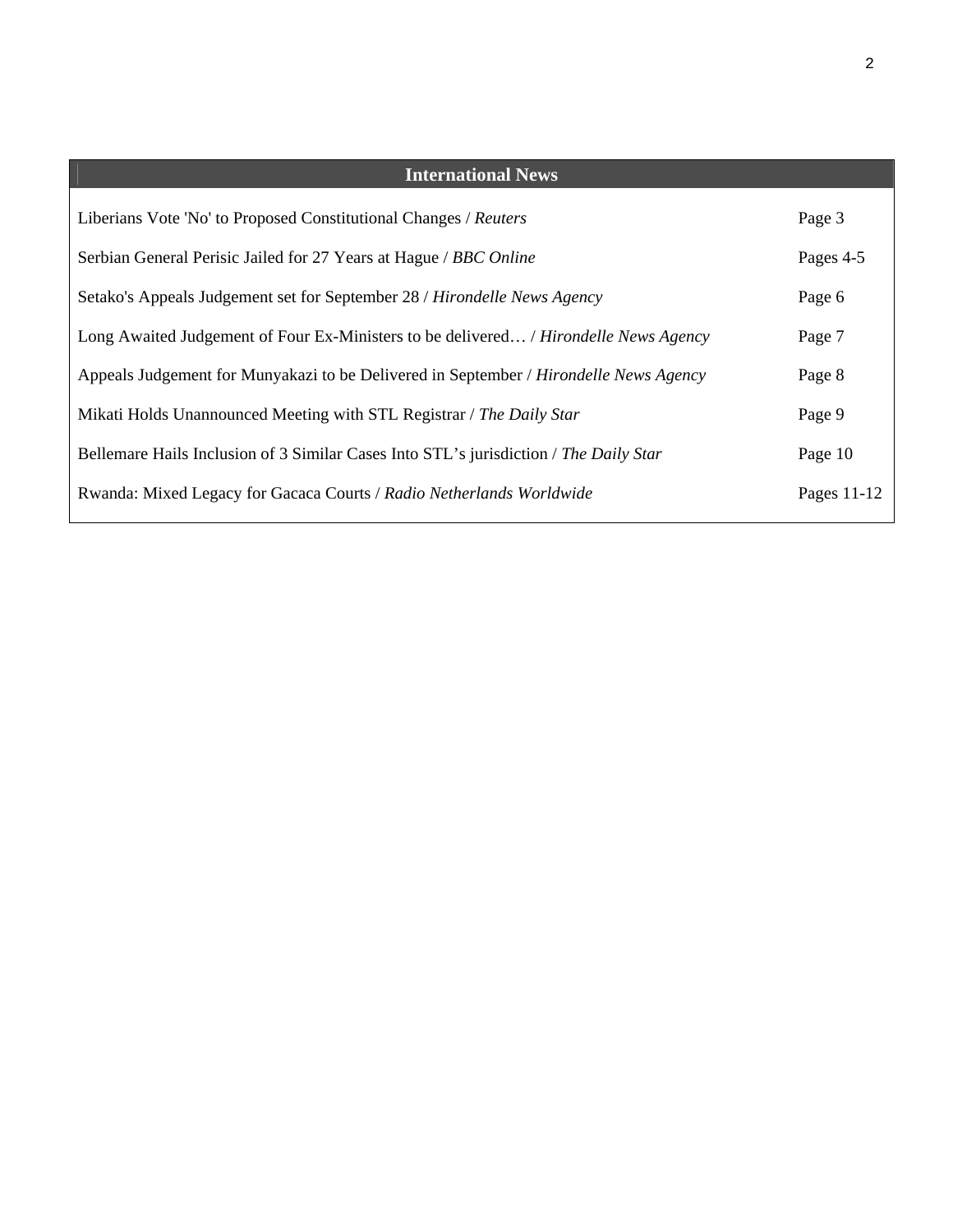## Reuters Monday, 5 September 2011

## **Liberians vote 'no' to proposed constitutional changes**

Liberian voters rejected plans to move the presidential election to November, officials said on Wednesday, meaning the poll will take place on its original date of October 11. Liberian lawmakers had proposed changing the date, to make sure the vote missed the rainy season in the mineral-rich nation still healing from a long civil war.

The plan was put to a referendum but did not get enough support to go through, the chairman of the national elections commission James Fromayan told journalists after the results were announced on Wednesday.

The rejection could be seen as a blow to incumbent president Ellen Johnson-Sirleaf whose party had campaigned for the date change.

The opposition Congress for Democratic Change (CDC), supported by former international soccer star George Weah, campaigned for a 'no' vote in the referendum.

Fromayan said three other proposals were also rejected to change the voting system for the parliamentary election, to reduce residency requirements from 10 to 5 years for presidential candidates and to raise the retirement age for judges to 75.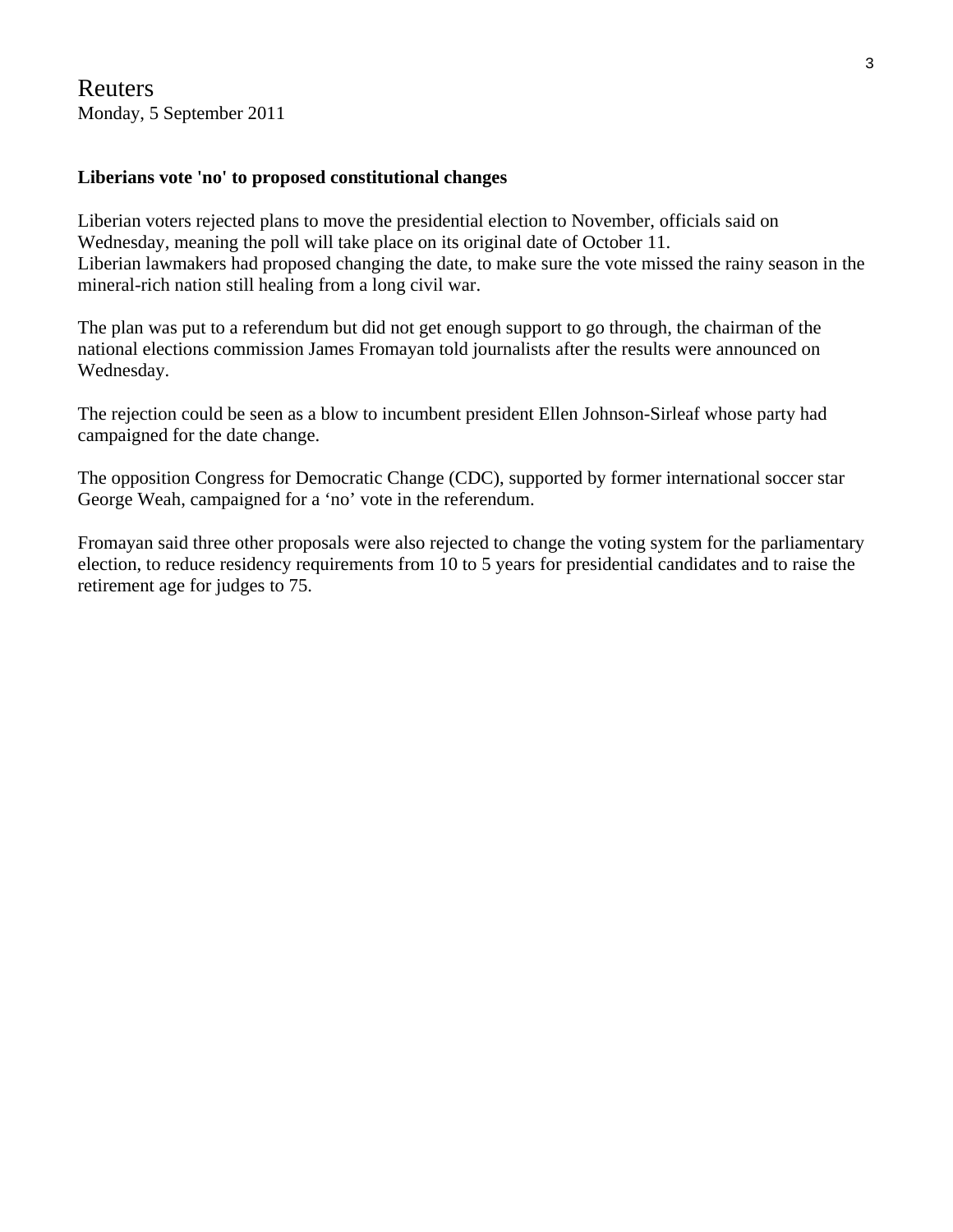## **Serbian general Perisic jailed for 27 years at Hague**

The UN tribunal at The Hague has convicted the most senior officer of the former Yugoslav Army to stand trial for war crimes.

General Momcilo Perisic, who served as chief of staff of the Yugoslav Army during the wars in Bosnia and Croatia, was sentenced to 27 years in prison.

He was convicted of aiding and abetting crimes but acquitted of a direct role in the Srebrenica massacre.

The general, 67, had pleaded not guilty to the accusations.

Smartly dressed, he sat in court taking notes during the reading of the verdict on Tuesday.

Perisic was convicted of aiding and abetting murders, inhumane acts, persecutions on political, racial or religious grounds, and attacks on civilians in Sarajevo and Srebrenica, Judge Bakone Moloto announced.

He was also found guilty of failing to punish his subordinates for their crimes of murder, attacks on civilians and injuring and wounding civilians during rocket attacks on Zagreb in Croatia. Links to Belgrade

Former Yugoslav Army Chief of Staff General Momcilo Perisic in an image from 1998 Gen Perisic was sacked in 1999 for criticising Slobodan Milosevic

Tuesday's judgment was the first handed down by the tribunal in a case against an official of the Federal Republic of Yugoslavia for crimes committed in Bosnia-Hercegovina.

It is widely known that close links existed between the Yugoslav leadership and Serb breakaway authorities, but attempts to prove criminal responsibility during the trial of the former Serbian and Yugoslav President, Slobodan Milosevic, were ended by his premature death before the case was concluded, the BBC's Mark Lowen reports.

It was found by the tribunal that Perisic had overseen the Yugoslav Army's "provision of extensive logistical assistance" to ethnic Serb forces in Bosnia and Croatia.

This included "vast quantities of infantry and artillery ammunition, fuel, spare parts, training and technical assistance".

Such assistance "became more centralised, structured and co-ordinated during Gen Perisic's tenure", Judge Moloto said.

During the trial, prosecutor Mark Harmon argued that Perisic had played a role in crimes from a distance.

"He never personally killed anyone, he never personally set fire to a house in Bosnia and Croatia, [but he] aided and abetted those who did all these things," Mr Harmon said.

"This form of participation should not mitigate his responsibility." Acquitted of Srebrenica charge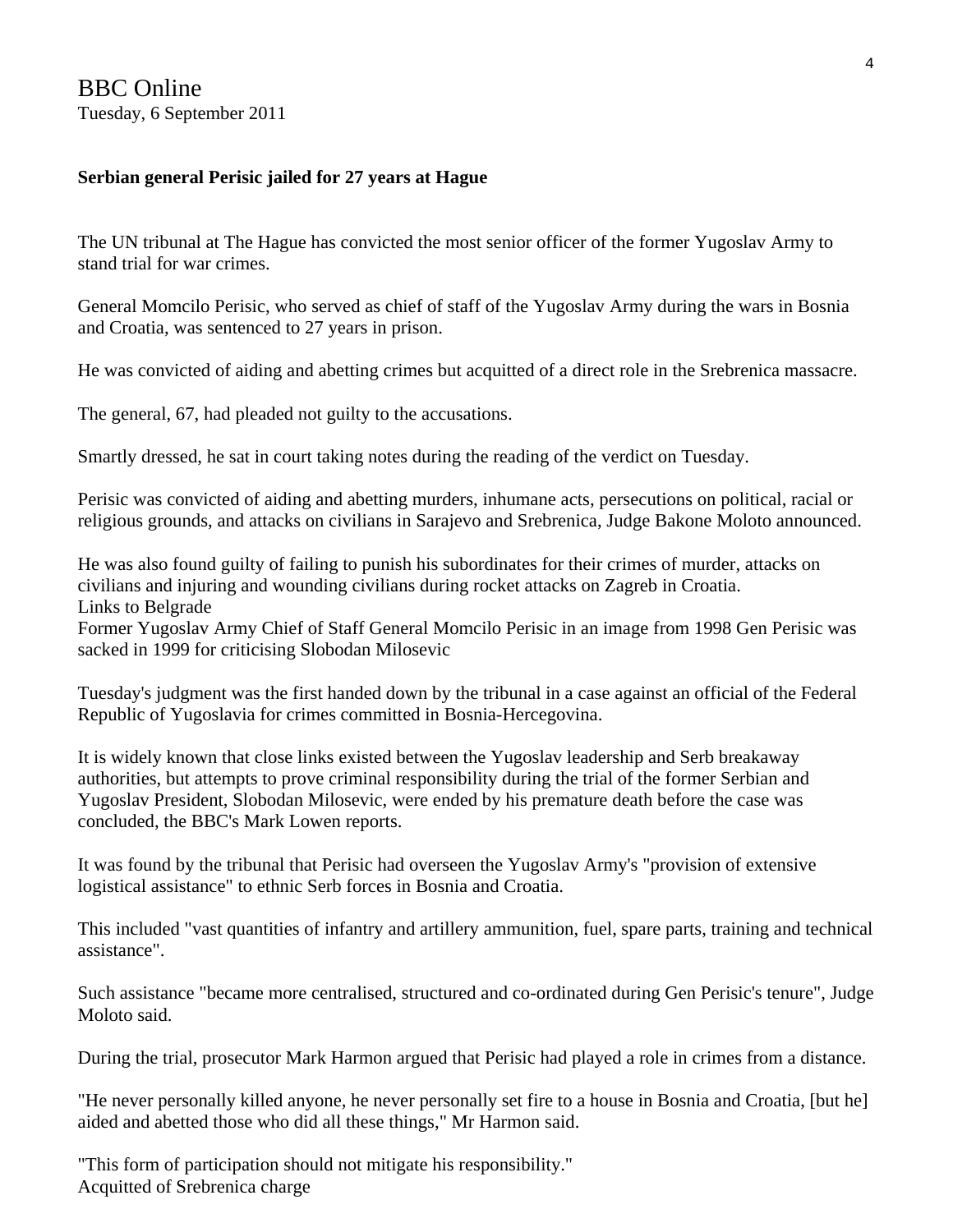The tribunal found evidence that Perisic had had a "collaborative relationship" with Bosnian Serb military commander Gen Ratko Mladic, and "substantially aided his operations".

Gen Mladic is currently on trial at The Hague on charges of crimes including genocide.

But the tribunal did not find evidence that Perisic had "exercised effective control" over Gen Mladic or any other Yugoslav Army officer serving in the Bosnian Serb army.

Clearing Perisic of the count of extermination, Judge Moloto said the tribunal had been unable to establish beyond reasonable doubt that the general could have foreseen that the Bosnian Serb army would systematically massacre Muslims after the fall of Srebrenica.

Perisic surrendered and was transferred to The Hague in March 2005, and his trial began in October 2008.

During 203 days of hearings, the prosecution called 82 witnesses, the defence 22.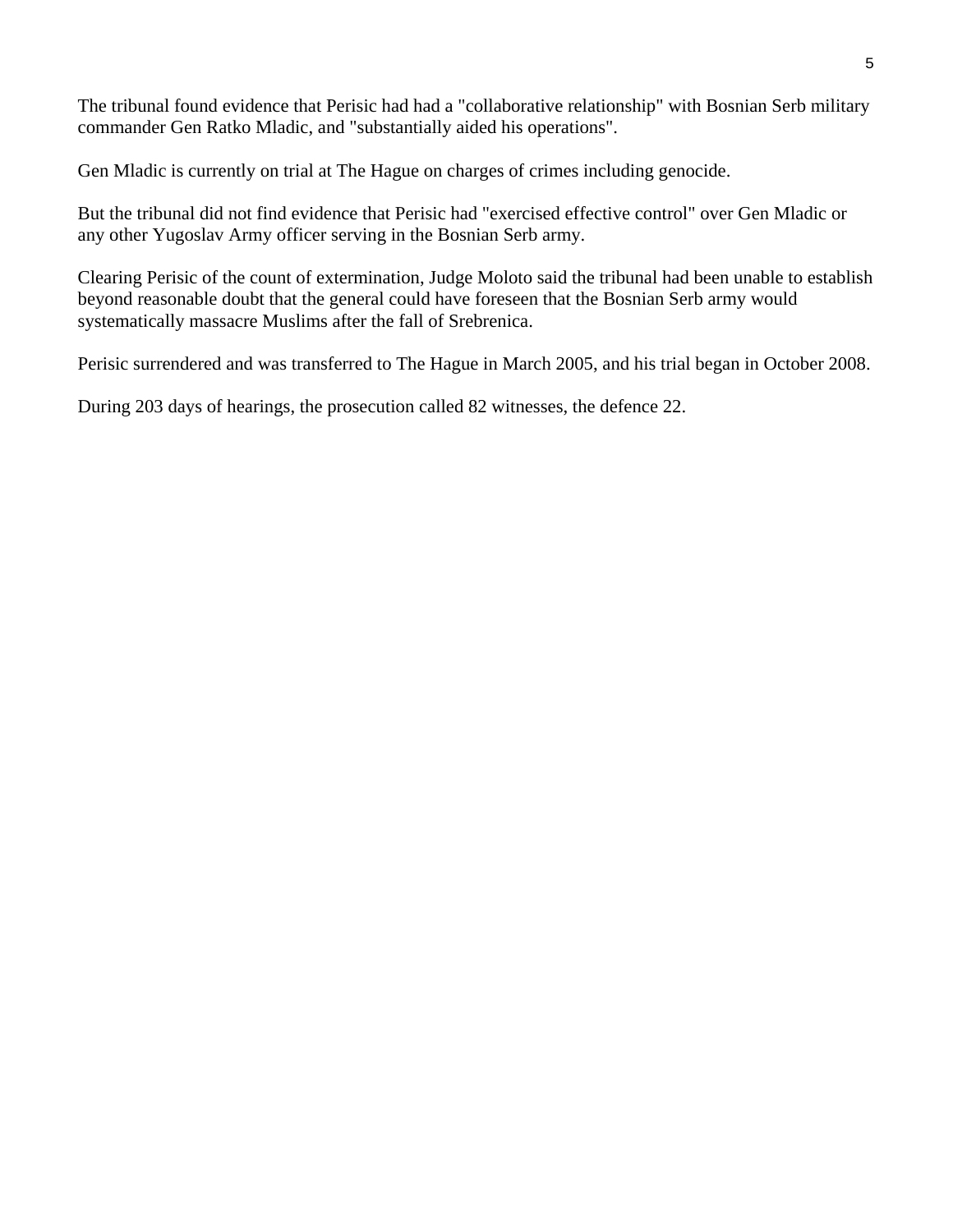# Hirondelle News Agency

Monday, 5 September 2011

### **Setako's appeals judgement set for September 28**

The Appeals Chamber of the International Criminal Tribunal for Rwanda (ICTR) will deliver its judgment in the case of former Rwandan military officer, Lieutenant Colonel Ephrem Setako, on September 28, 2011, according to a scheduling order.

During the appeal hearing on March 29, 2011, the prosecution requested the Chamber to substitute the 25 year jail term imposed on Setako, who was the head of the division of legal affairs in the Ministry of Defence during genocide, with a maximum sentence of life imprisonment.

''Setako breached his position as senior advisor of legal affairs in the ministry of defence during the war and abused it. We ask the Chamber to grant our appeal and raise the sentence to life imprisonment,'' American Prosecution Counsel, Deborah Wilkinson, told the Chamber presided by Judge Patrick Robinson.

She added, ''The Trial Chamber erred for failure to consider the central and primary role of the appellant in ordering killings at Mukamira military camp and even transporting some victims to the camp. The Trial Chamber should have also convicted him of murder as war crime for the massacres at the area."

Setako's lead Counsel, American Professor Lennox Hinds, sought for acquittal, alleging that his client had no authority over soldiers at Mukamira camp to command the killings. ''Setako had no command responsibility at Mukamira camp. Then, the findings that my client was guilty were unreasonable,'' he said.

He also argued that the Trial Chamber erred to convict his client depending on the evidence of only two prosecution witnesses whom he claimed gave contradictory testimonies and, at the same time, dismissing the evidence given by four defence witnesses concerning the same matter.

The former Army officer was sentenced to 25 years imprisonment after being found guilty of genocide, extermination as a crime against humanity and violence to life as a war crime on February 25, 2010. He was specifically found responsible for the killing of 30 to 40 Tutsis at Mukamira military camp in Ruhengeri prefecture, Northern Rwanda on April 25, 1994 and the death of around 10 others on May 1.

Lt. Col. Setako hailed from Nkuli commune in the prefecture. He was arrested in February 2004 in Netherlands and his trial commenced on August 25, 2008 and closed on June 26, 2009.

### FK/NI/ER/GF

© Hirondelle News Agency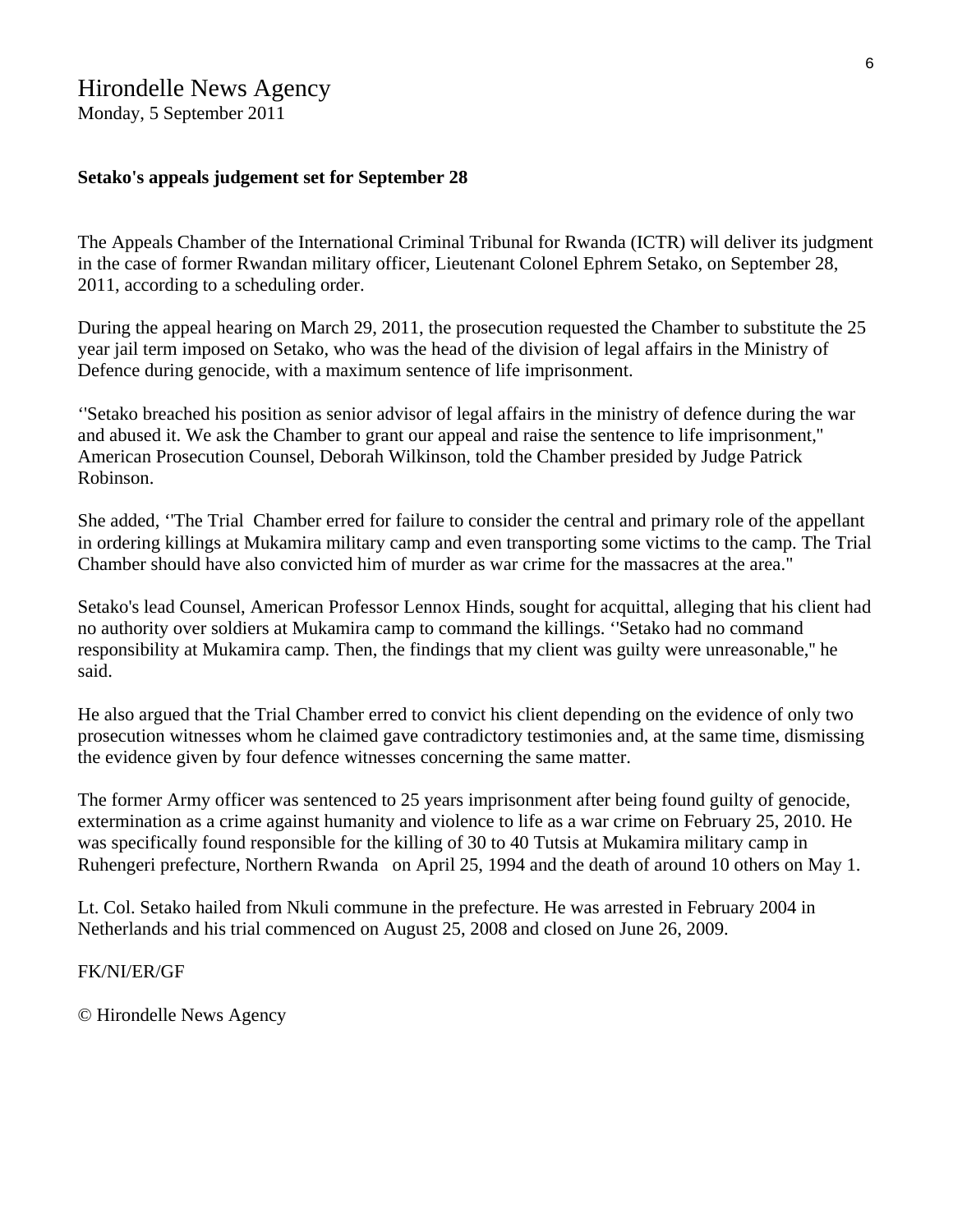### **Long awaited judgement of four ex-ministers to be delivered September 30**

The International Criminal Tribunal for Rwanda (ICTR) will deliver its judgement in the joint trial involving four former Rwandan Ministers on September 30, according to a scheduling order issued on Thursday.

The defendants in the case commonly known as Government II are Casimir Bizimungu (Health), Prosper Mugiraneza, (Public Service), Jérome Bicamumpaka (Foreign Affairs) and Justin Mugenzi (Trade).

They are charged with genocide, conspiracy to commit genocide, complicity in genocide, direct and public incitement to commit genocide, crimes against humanity (murder, extermination and rape) and war crimes.

Delivery of judgement comes twelve years after the arrest of the accused in 1999. Bizimungu was arrested in Kenya on February 11, 1999 and transferred to UNDF in Arusha on February 23, 1999. Mugiraneza, Bicamumpaka and Mugenzi were interpellated on April 6, 1999 in Cameroon and transferred to Arusha on July 31, 1999.

The highly awaited event also comes eight years after the commencement of the trial, on November 6, 2003.

Trial Chamber presided over by Judge Khalida Rachid Khan, the ICTR President, has been drafting the judgement for three years since the parties completed presenting their closing arguments. Other members of the Chamber are Judges Emile Short and Lee Muthoga.

The evidence phase was closed on June 12, 2008 and closing arguments were heard between December 1 and 5, 2008. During presentation of closing arguments, the prosecution requested a life sentence for each of the accused, but defence lawyers sought for the acquittal of their clients.

Mugiraneza has four times tried in vain to get his case dropped owing to the court's slowness and for ''violation of right to trial without undue delay.'' The Chamber rejected his last such motion in June 2010, but with a landmark "dissenting opinion" by one of the judges. Judge Short said that in his opinion the accused's rights had indeed been violated. As a consequence, the judge said, Mugiraneza should get his sentence reduced if found guilty and should get compensation in case he is acquitted.

### FK/NI/GF

© Hirondelle News Agency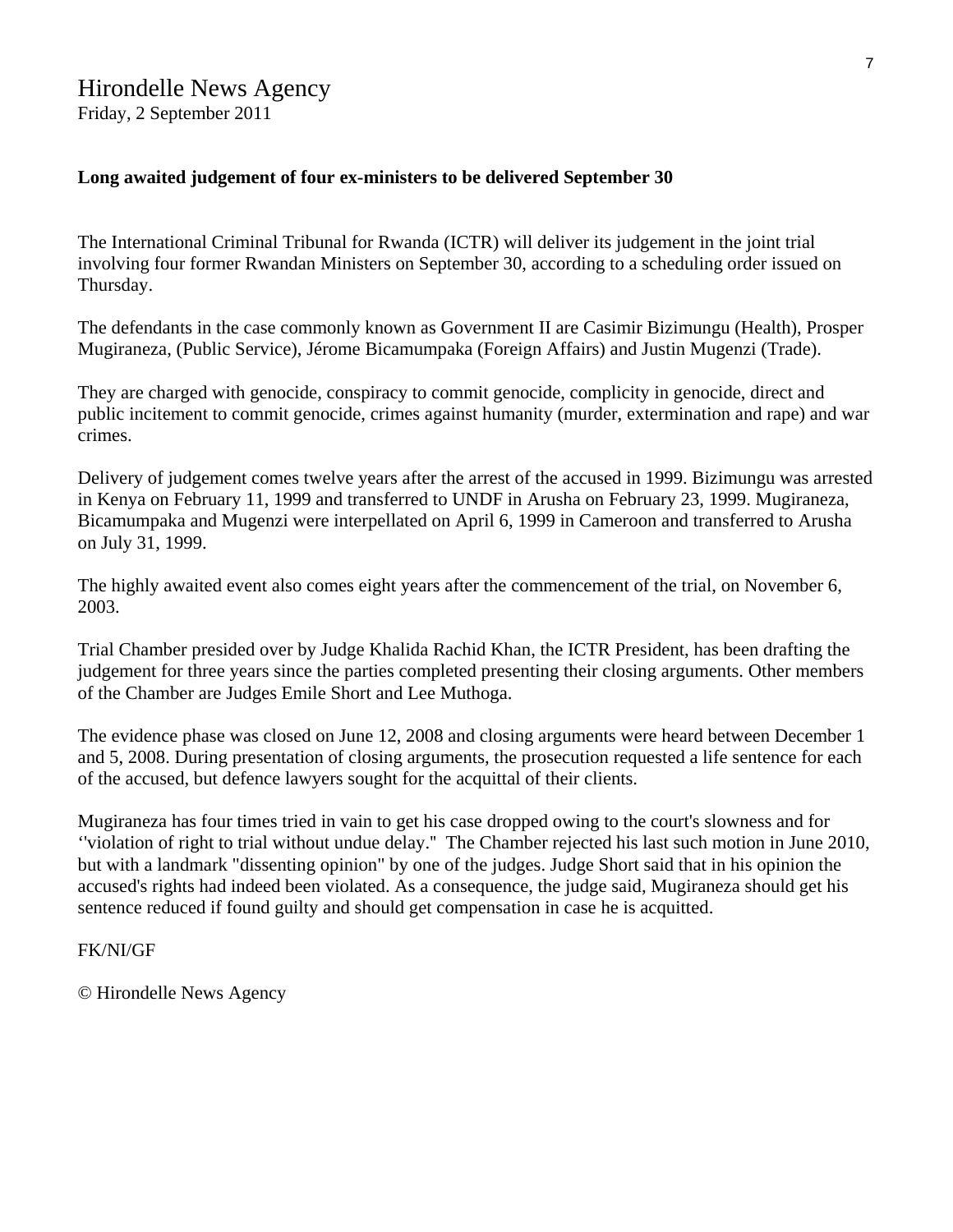# Hirondelle News Agency

Tuesday, 23 August 2011

## **Appeals judgement for Munyakazi to be delivered in September**

The Appeals Chamber of the International Criminal Tribunal for Rwanda (ICTR) will deliver its judgement in the case of genocide-convict, Yussuf Munyakazi, on September 28, 2011.

On March 28, 2011, the prosecution asked the Chamber to uphold the conviction of the 76-year old former Rwandan landowner and substitute the 25 years jail term handed down to him earlier with life imprisonment.

"In this way justice will be rendered to the people of Rwanda, victims of Shangi Parish and Mibilizi church massacres and survivors of genocide,'' Trial Attorney Alphonse Van had pleaded. The two massacre sites are situated in Cyangugu Prefecture, South-West Rwanda.

Lead Counsel for the convict, Barnabé Nékuie, on the contrary, asked the Chamber to acquit his client or reduced the sentence imposed on him. He vehemently challenged Trial Chamber's findings that Munyakazi was a de facto leader of Interahamwe militias who actively took part in the massacres and denied that his client facilitated transportation of militias to the areas.

''Munyakazi was a simple farmer. This is mischaracterization of findings by the Trial Chamber,'' Nékuie said adding, ''my client was neither a de facto leader of Interahamwe nor was he an influential member in Bugarama commune.''

In his remarks, Munyakazi said ''I would like to say even before God, I do not have any blood on my hands on the killings (of Tutsis). If that is the case, Allah will kill me. I have never collaborated with any Interahamwe.''

Munyakazi was sentenced to 25 years imprisonment for genocide and crimes against humanity (extermination) on June 30, 2010.

The Muslim elder was specifically found liable on the killings of approximately 5,000 Tutsis who took refugee at Shangi parish and the other group of Tutsis housed at Mibilizi church on April 29 and 30, 1994.

Munyakazi, the father of 13 children with two wives was arrested in May 2004 in Eastern Democratic Republic of Congo where he lived as an Imam.

His trial started on 22 April, 2009. The prosecutor rested his case on June 4, 2009 after having called 12 witnesses and the defence did the same on October 15, the same year, after presenting 20 witnesses, including Munyakazi himself.

FK/ER/GF

© Hirondelle News Agency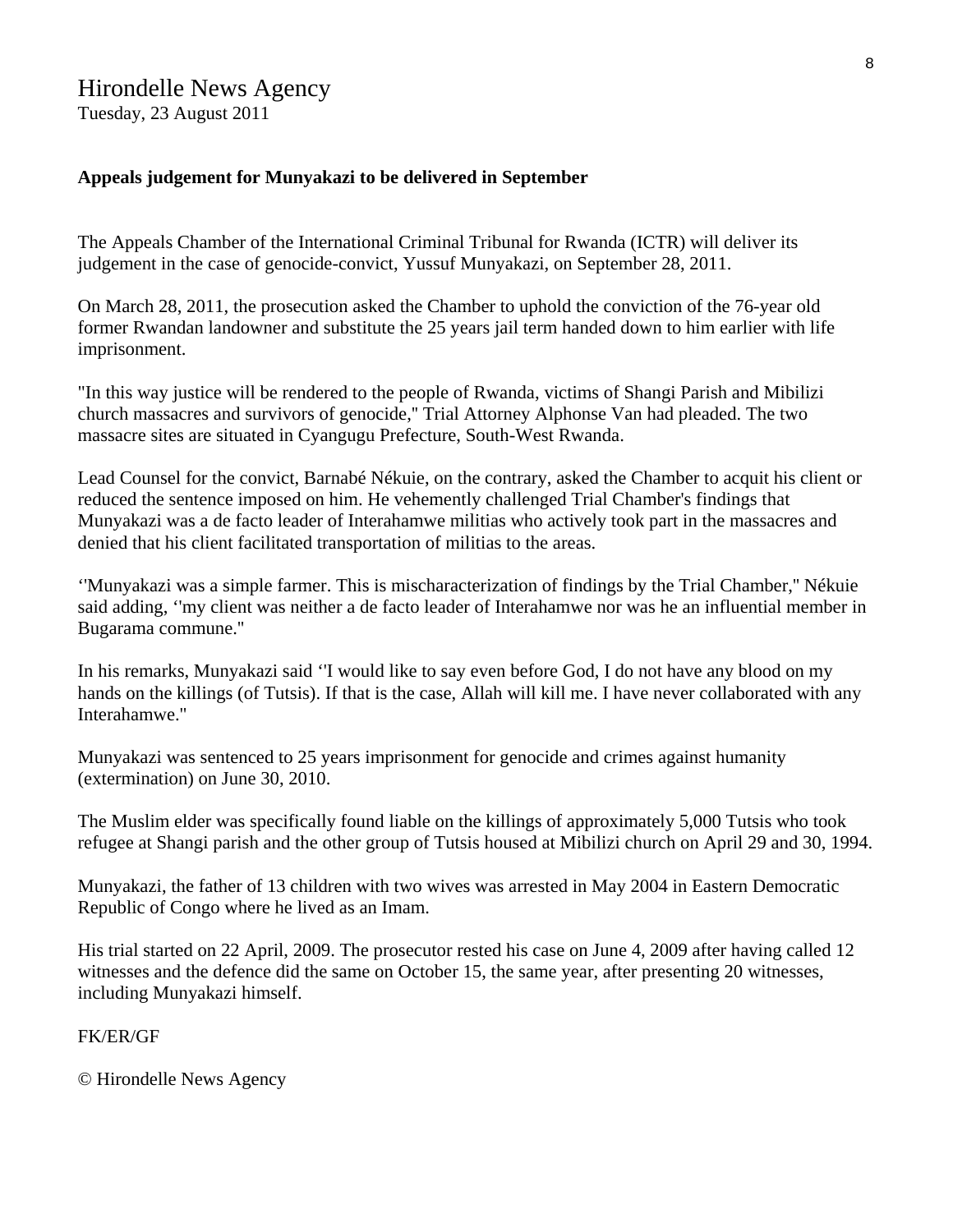**The Daily Star**  Tuesday, 6 September 2011

### **Mikati holds unannounced meeting with STL registrar**

BEIRUT: An unannounced meeting between Prime Minister Najib Mikati and a representative from the Special Tribunal for Lebanon took place early Monday at the Grand Serail, sources told The Daily Star. Mikati met STL Registrar Herman von Hebel at the Grand Serail in Downtown Beirut.

Hours after the meeting took place, a statement from the prime minister's office confirmed that the two had met.

This is the first meeting between Mikati and an STL official since the release of indictments in June against four members of Hezbollah in the assassination of former Prime Minister Rafik Hariri in the 2005.

The meeting comes following a pledge by Mikati to fund the STL.

"It is in Lebanon's interest to fund the tribunal and the government does whatever is in the interest of Lebanon," Mikati said in an interview with Al-Hayat newspaper published Friday.

Von Hebel arrived in Lebanon Friday from Paris as part of an STL delegation that included Lisa Hartevelt, a lawyer from the Special Tribunal, and French security officer Gwenael Groajou.

Lebanon has not yet paid the 49 percent share of the court's funding for 2011, amounting to \$65 million, which it is obliged to pay under the U.N. Security Council resolution that established the court.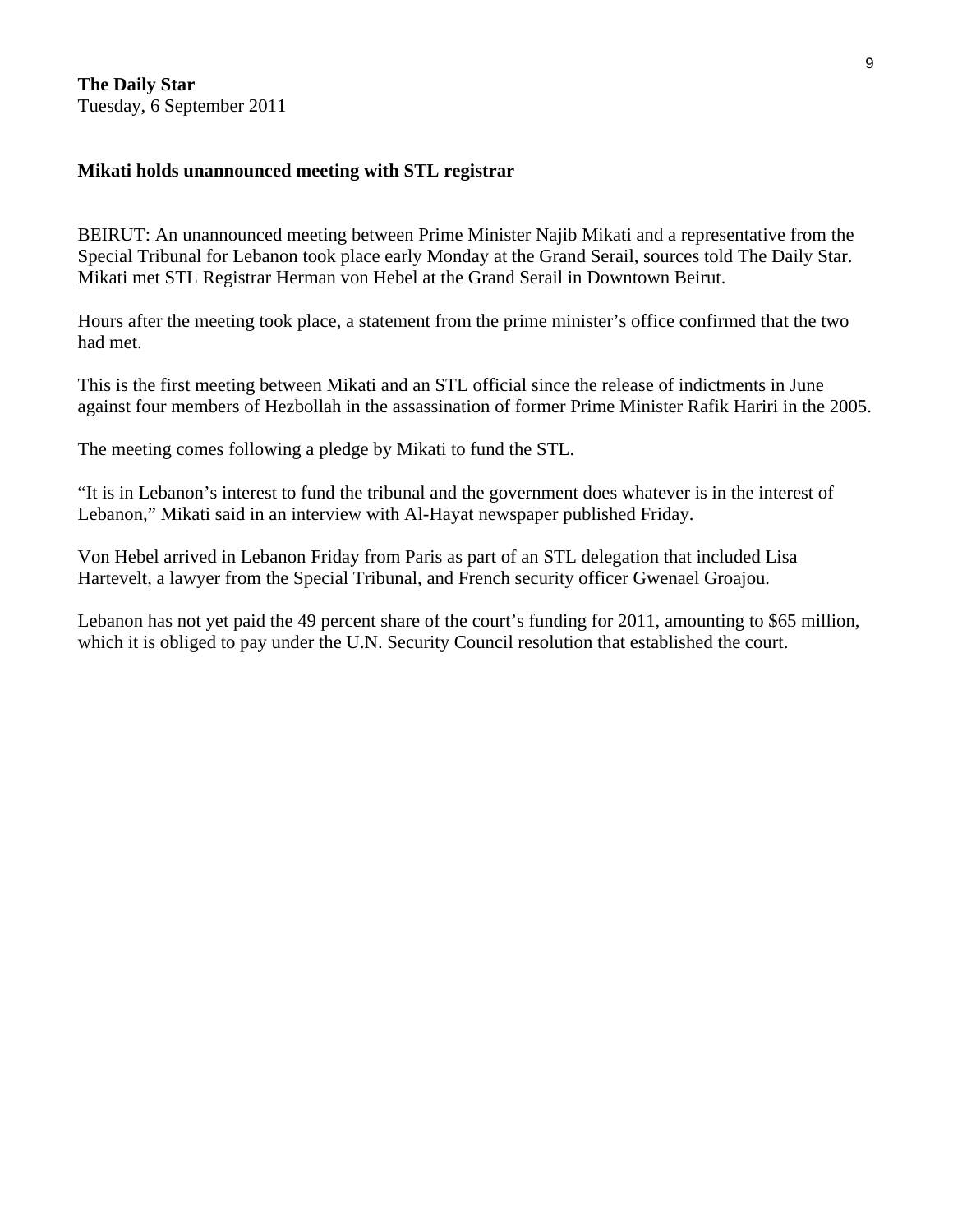The Daily Star Wednesday, 24 August 2011

## **Bellemare hails inclusion of 3 similar cases into STL's jurisdiction**

By Patrick Galey

BEIRUT: The prosecutor in the U.N.-backed court investigating the 2005 assassination of ex-Prime Minister Rafik Hariri hailed Tuesday the inclusion of three similar cases into his jurisdiction as "a new chapter" in the life of the international tribunal.

Special Tribunal for Lebanon Prosecutor Daniel Bellemare confirmed that the attacks on slain Communist Party Leader Georges Hawi, former Deputy Prime Minister Elias Murr and former Telecommunications Minister Marwan Hamadeh would now be investigated by his office.

"The pre-trial judge's decisions mark a new chapter in the Office of the Prosecutor's work," a statement from Bellemare's office said.

"As a result of the deferral decisions, the prosecutor's office will have exclusive jurisdiction to investigate and prosecute these cases."

Bellemare himself, in a rare public statement, also addressed the relatives of victims from the Feb. 14, 2005, car bomb attack that killed the statesman and 22 others, as well as injuring more than 200.

"My thoughts are with each and every victim and their families who have been affected by the violent acts of terrorism that have plagued Lebanon," Bellemare said. "You have shown patience and dignity in the face of so much pain and suffering. My team and I will continue to work tirelessly in the pursuit of justice."

Last week STL Pre-Trial Judge Daniel Fransen ruled that Bellemare had gathered sufficient prima facie evidence to request from Lebanese authorities the case files of the three attacks. The STL's mandate states it is allowed to investigate crimes that are possibly related to Hariri's killing from Oct. 1, 2004 to Dec. 12, 2005, although it may request permission from the U.N. Security Council to expand jurisdiction to similar crimes after those dates.

Bellemare in June issued his first indictment in the Hariri case. A spokesperson for his office said that the opening of three new cases did not mean that the investigation into the Feb. 14 bombing had stopped.

"The prosecutor's preparations for trial are ongoing, and they will not be adversely impacted by concurrent investigations into connected cases," the spokesperson told The Daily Star.

The spokesperson added that Bellemare would file additional indictments in these cases "if the evidence supports the filing of indictments."

"Please also note that if another indictment in a connected case or cases is filed and confirmed, the rules authorize the prosecutor to request joinder with the Hariri file if warranted by the facts and if it's in the interests of justice," the spokesperson added.

Hawi was killed in a car bomb attack on June 21, 2005. Murr and Hamadeh both survived attempts on their lives. The two survivors and Hawi's family were visited earlier this month by court investigators and informed that their cases could be investigated by The Hague based tribunal.

Bellemare named four individuals he believed were responsible for the attack on Hariri, all of whom are members of Hezbollah. The party has denied any involvement in the crime and has called the STL an "Israeli project."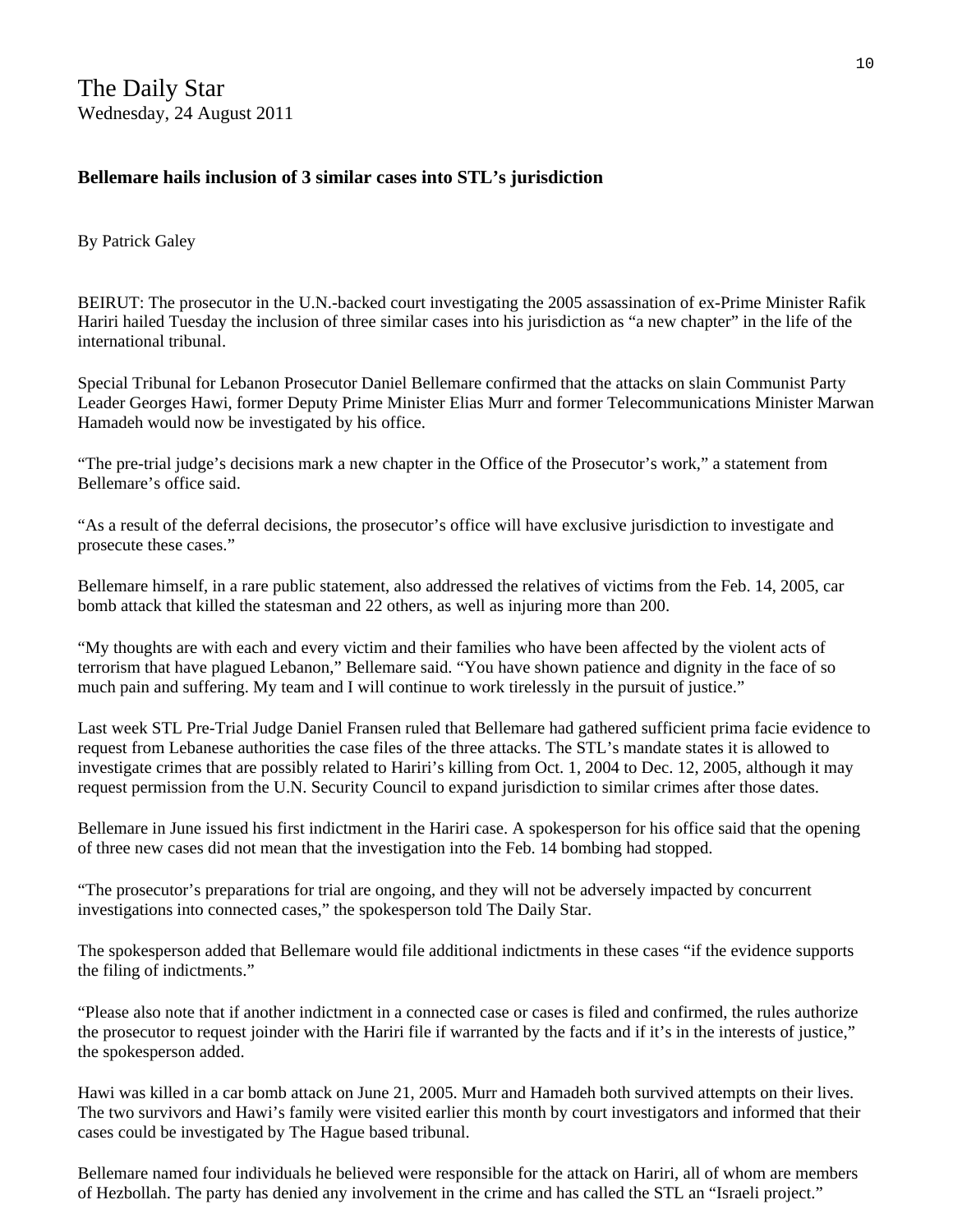# Radio Netherlands Worldwide

Friday, 2 September 2011

### **Rwanda: Mixed Legacy for Gacaca Courts**

Rwanda's community-based gacaca courts have helped communities confront the country's 1994 genocide but have failed to provide credible decisions and justice in a number of cases, says Human Rights Watch. As the gacaca courts wind down their work, Rwanda should set up specialised units in the national court system to review alleged miscarriages of justice, says the rights organisation.

The 144-page report, "Justice Compromised: The Legacy of Rwanda's Community-Based Gacaca Courts," assesses the courts' achievements and outlines a number of serious shortcomings in their work, including corruption and procedural irregularities. The report also examines the government's decision to transfer genocide-related rape cases to the gacaca courts and to exclude from their jurisdiction crimes committed by soldiers of the Rwandan Patriotic Front (RPF), the country's ruling party since the genocide ended in July 1994.

"Rwanda's ambitious experiment in transitional justice will leave a mixed legacy," says Daniel Bekele, HRW's Africa director. "The courts have helped Rwandans better understand what happened in 1994, but in many cases flawed trials have led to miscarriages of justice."

The report is based on HRW observing over 2,000 days of gacaca trials, reviewing more than 350 cases, and interviews with hundreds of participants from all sides of the gacaca process, including accused persons, genocide survivors, witnesses, other community members, judges, and local and national government officials.

Since 2005, more than 12,000 community-based courts have tried 1.2 million cases relating to the 1994 genocide. The violence killed more than half a million people, mostly from the country's minority Tutsi population. The community courts are known as gacaca - "grass" in the country's Kinyarwanda language, referring to the place where communities traditionally gathered to resolve disputes. The courts were scheduled to finish trials by mid-2010, but their closure was postponed in October 2010. In May 2011, the minister of justice reportedly announced that gacaca courts would officially close by December 2011.

#### **Gacaca Courts and Law**

Gacaca courts were established in 2001 to address the overload of cases in the conventional justice system and a prison crisis. By 1998, 130,000 genocide suspects were crammed into prison space designed to accommodate 12,000, resulting in inhumane conditions and thousands of deaths. Between December 1996 and early 1998, conventional courts had tried only 1,292 genocide suspects, leading to broad agreement that a new approach was needed to speed up trials.

Rwanda's 2001 gacaca law sought to resolve the bottleneck. The new gacaca courts, with government oversight but limited due process guarantees, combined modern criminal law with more traditional informal community procedures.

The Rwandan government faced enormous challenges in creating a system that could rapidly process tens of thousands of cases in a way that would be broadly accepted by the population, Human Rights Watch said. The system's achievements include swift trials with popular participation, a reduction in the prison population, a better understanding of what happened in 1994, locating and identifying bodies of victims and a possible easing of ethnic tensions between the majority Hutu and minority Tutsi ethnic groups.

#### **The Price to Pay**

Rwandans have paid a high price, though, for the compromises made when setting up the new gacaca system. Human Rights Watch found a wide range of fair trial violations. These included restrictions on the accused's ability